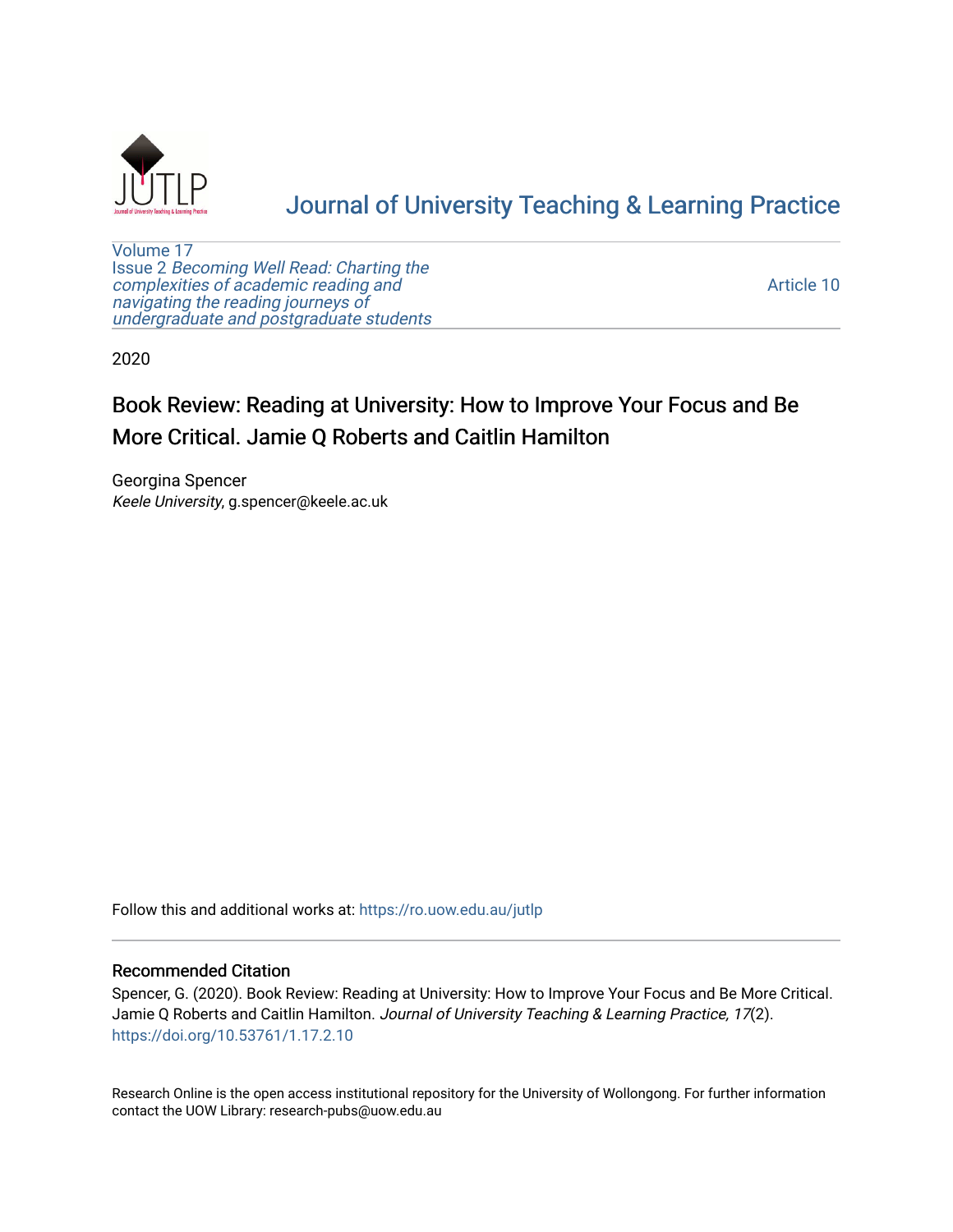Book Review: Reading at University: How to Improve Your Focus and Be More Critical. Jamie Q Roberts and Caitlin Hamilton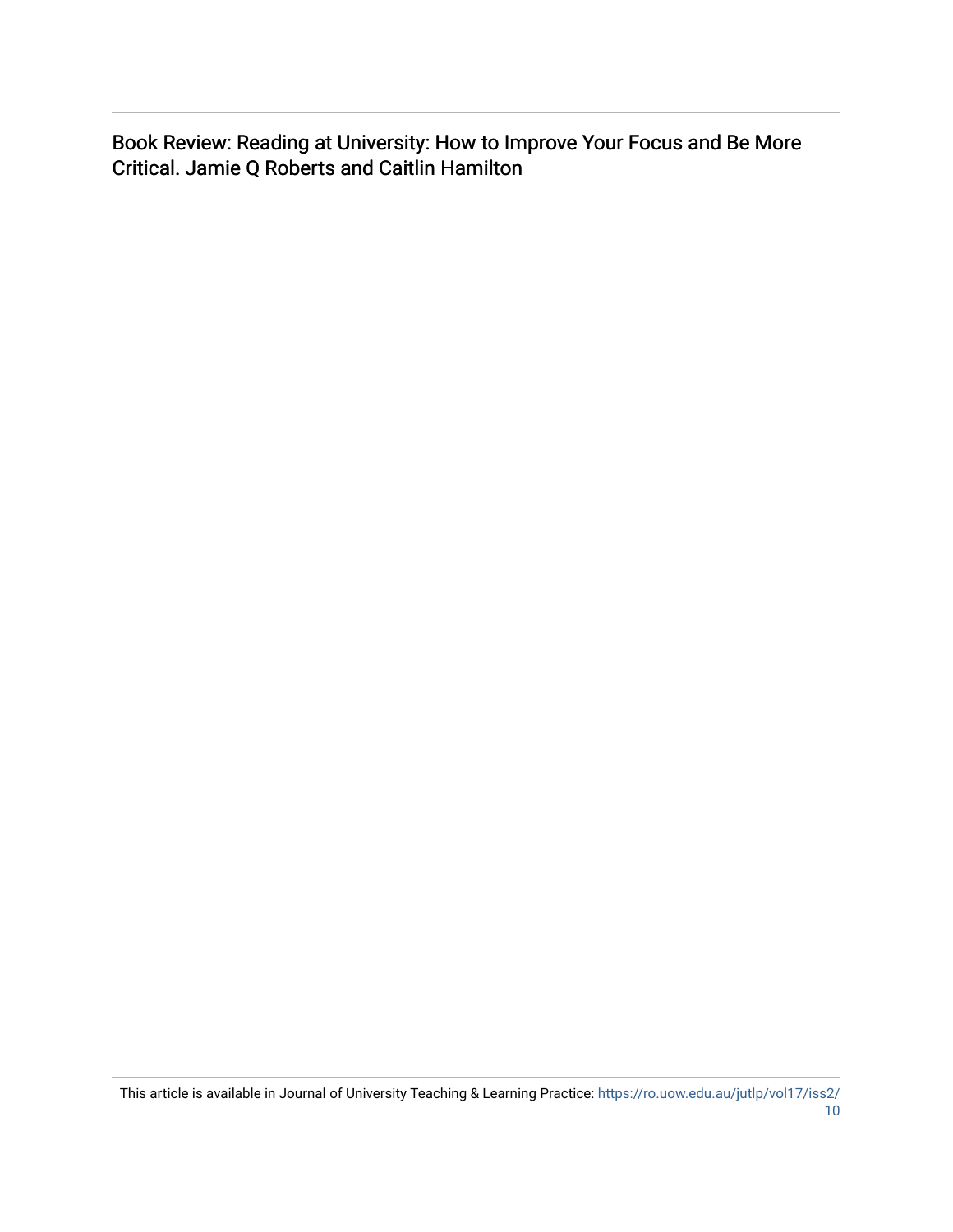

## [Journal of University Teaching & Learning Practice](https://ro.uow.edu.au/jutlp)

[Volume 17](https://ro.uow.edu.au/jutlp/vol17) Issue 2 [Becoming Well Read: Charting the](https://ro.uow.edu.au/jutlp/vol17/iss2) [complexities of academic reading and](https://ro.uow.edu.au/jutlp/vol17/iss2)  [navigating the reading journeys of](https://ro.uow.edu.au/jutlp/vol17/iss2) [undergraduate and postgraduate students](https://ro.uow.edu.au/jutlp/vol17/iss2)

[Article 10](https://ro.uow.edu.au/jutlp/vol17/iss2/10) 

2020

## Book Review: Reading at University: How to Improve Your Focus and Be More Critical. Jamie Q Roberts and Caitlin Hamilton

Georgina Spencer Keele University, g.spencer@keele.ac.uk

Follow this and additional works at: [https://ro.uow.edu.au/jutlp](https://ro.uow.edu.au/jutlp?utm_source=ro.uow.edu.au%2Fjutlp%2Fvol17%2Fiss2%2F10&utm_medium=PDF&utm_campaign=PDFCoverPages) 

### Recommended Citation

Spencer, G. (2020). Book Review: Reading at University: How to Improve Your Focus and Be More Critical. Jamie Q Roberts and Caitlin Hamilton. Journal of University Teaching & Learning Practice, 17(2). [https://ro.uow.edu.au/jutlp/vol17/iss2/10](https://ro.uow.edu.au/jutlp/vol17/iss2/10?utm_source=ro.uow.edu.au%2Fjutlp%2Fvol17%2Fiss2%2F10&utm_medium=PDF&utm_campaign=PDFCoverPages)

Research Online is the open access institutional repository for the University of Wollongong. For further information contact the UOW Library: research-pubs@uow.edu.au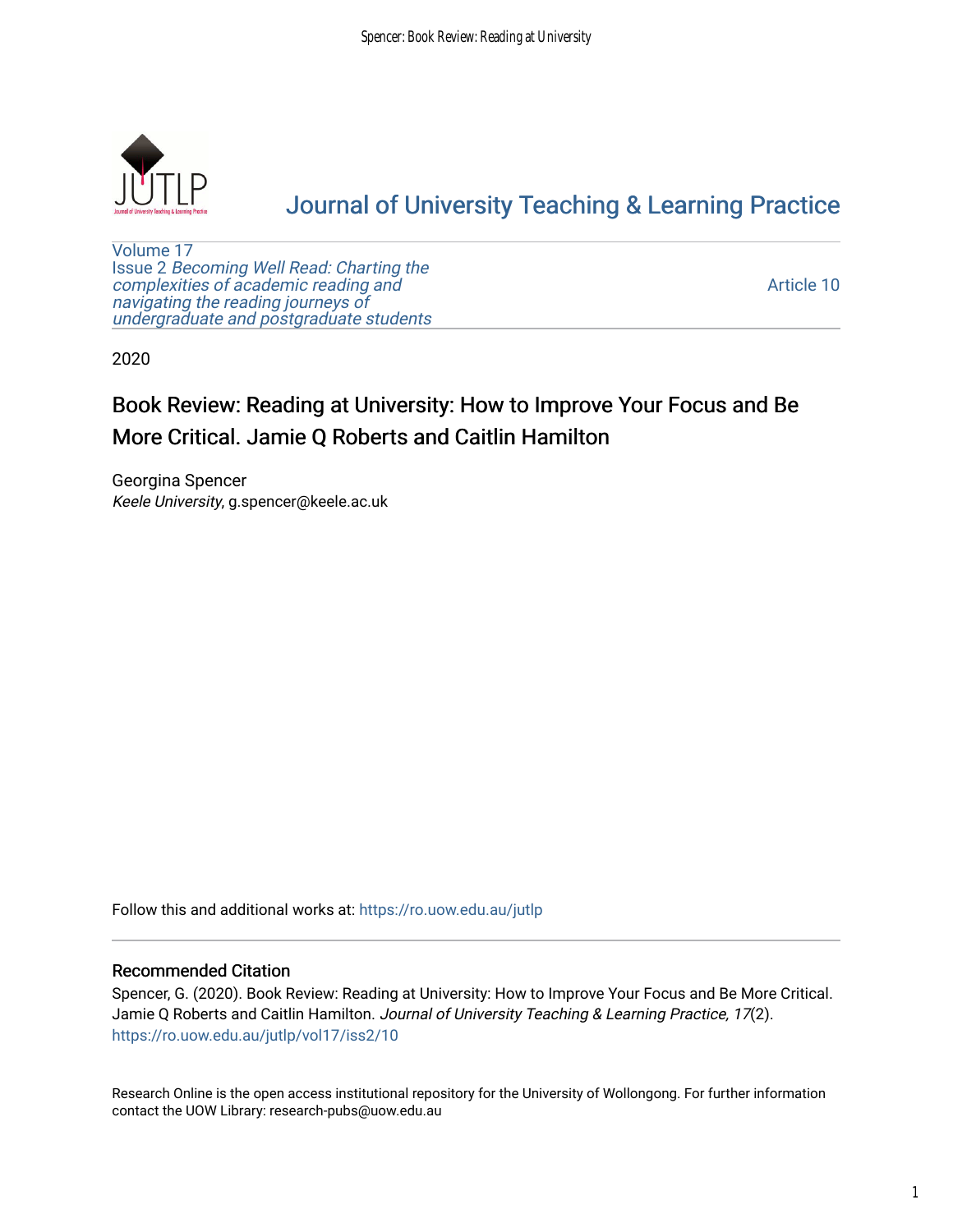Book Review: Reading at University: How to Improve Your Focus and Be More Critical. Jamie Q Roberts and Caitlin Hamilton

This article is available in Journal of University Teaching & Learning Practice: [https://ro.uow.edu.au/jutlp/vol17/iss2/](https://ro.uow.edu.au/jutlp/vol17/iss2/10) [10](https://ro.uow.edu.au/jutlp/vol17/iss2/10)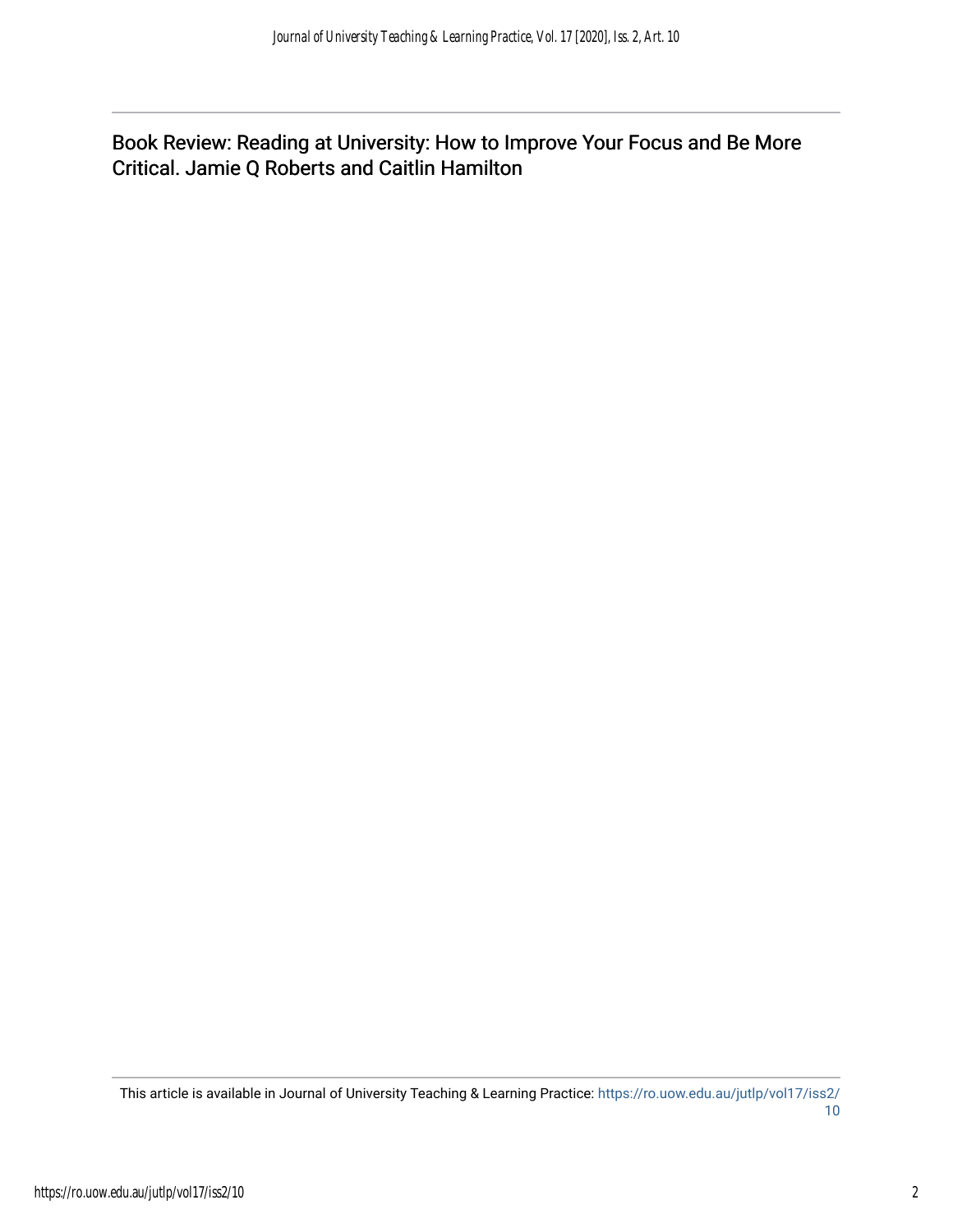### **Reading at University: How to Improve Your Focus and Be More Critical. Jamie Q Roberts and Caitlin Hamilton. London, Red Globe Press, 2020. 181 pages. £11.99 (Ebook), £13.99 (Paperback). ISBN: 978-1-352-00916-3.**

Writing this review during the United Kingdom's COVID-19 lockdown, I am reminded of George Orwell's essay 'Confessions of a Book Reviewer', "In a cold but stuffy bed-sitting room littered with cigarette ends and half-empty cups of tea, a man in a moth-eaten dressing-gown sits at a rickety table". Although neither male nor a smoker, but certainly a tea drinker in need of a new dressing gown, what better time to read about reading? The terminology 'reading' for a degree has been replaced in everyday speech by 'studying', yet this archaic usage of reading put the importance of this activity front and centre of what was expected of students for success at university. While this focus in the everyday language has been removed, the skills of reading are no less vital to student success. *Reading at University* aims to dispel assumptions around academic reading and help students become more critical and productive in their reading. It is another addition to the study skills shelf and there is a lot of competition out there, so it really needs to be offering something different to compete.

"It's not about speed reading … It's about being an active, purposeful reader" are the opening headings of the book, clearly setting out its stall. The book aims to equip students with effective reading strategies they will need, not only to prepare and complete assessments but to navigate, evaluate and understand the plethora of reading materials they will need to tackle during their time at university. The authors are Jamie Roberts (Learning Advisor), and Caitlin Hamilton (Research Associate), from the University of New South Wales, Australia. The book draws on their experience of working with students at different levels and the challenges they face. There is a real empathy with the struggles and difficulties students encounter once they arrive in higher education, with some bringing a limited understanding of what to do with the reading lists and assessments they receive. The aim of this book is not simply to be useful to those students new to higher education, but also aims to enhance the productivity and criticality of undergraduates, postgraduates and beyond. That is quite an undertaking, but who could argue that their reading skills could not be improved in some way?

*Reading at University* opens with a useful introduction on how the book is organised and when you might need to dip into the different sections. This is particularly helpful as there is no assumed knowledge, but a recognition that the reader may have a specific need they wish to address. The rest of the book is in two parts; part one is aimed at what you need to know or do before you start reading. Yes, that is right, the first five chapters are given over to what you need to do before you read anything at all. I would argue that chapters 1 to 4 are particularly strong, covering everything from marking criteria to the purpose of universities. Beginning with a chapter on the common assumptions around reading at university, this part also offers a solid grounding in information literacy skills. Perhaps it is because I started my career in academic libraries that this element particularly appealed to me. Flashbacks to working with students who could not tell the difference between a book or journal reference highlighted how helpful this section could be for many undergraduates. There is also a section explaining the basics of the academic publishing process, including an exploration of peer-review and how you assess the authority of sources. While the aim of the book may be to improve reading at university, part one attempts to place the importance of